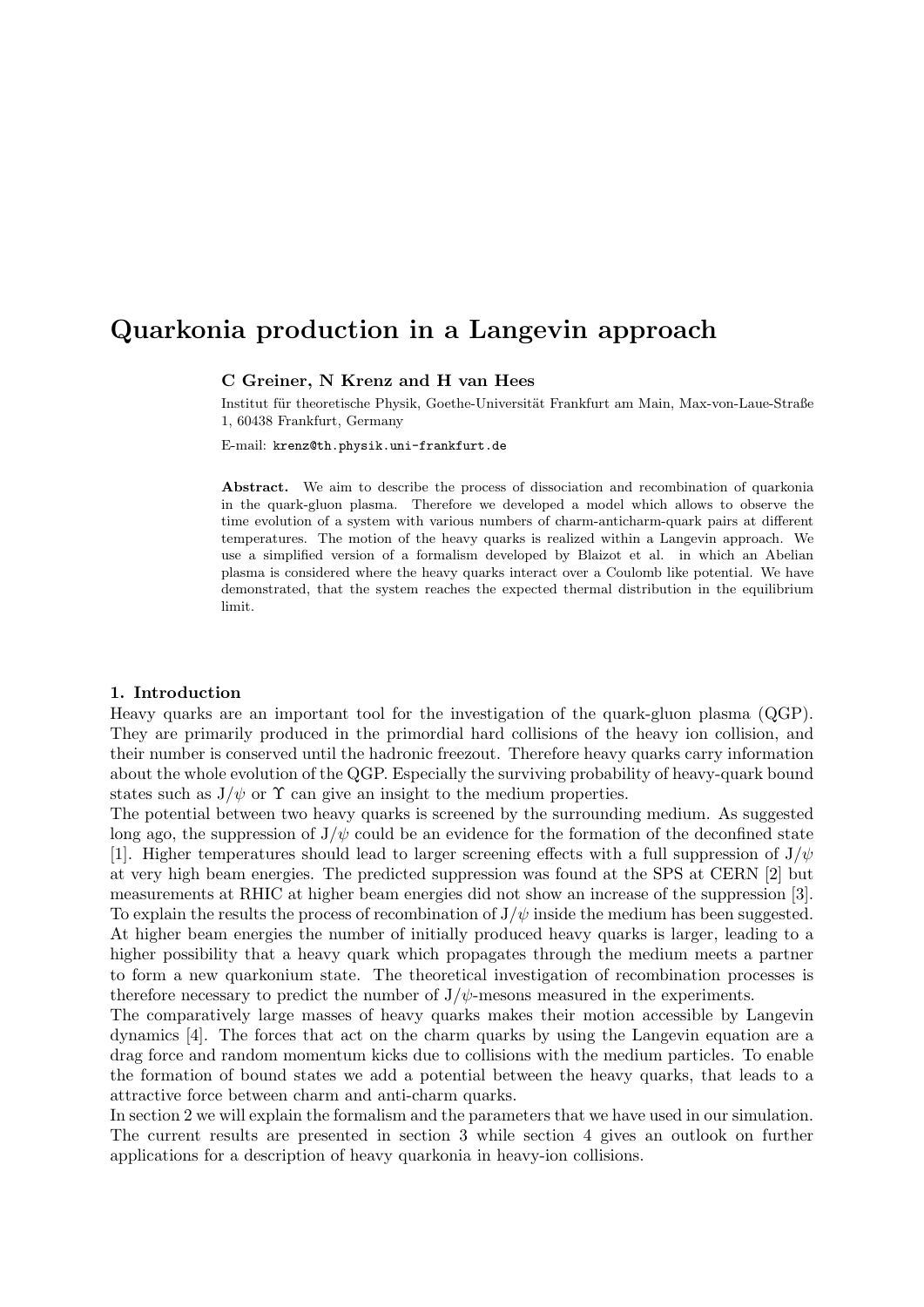#### 2. Formalism

For the realization of the heavy-quark motion we adopt the formalism by Blaizot et al. [5]. In this description the heavy-quark interaction is reduced to an Abelian model, which means that confinement and color effects are neglected. The Langevin update rules for the coordinate  $x$ and the momentum  $p$  of a heavy quark with mass  $M$  read

$$
\frac{\mathrm{d} \mathbf{r}}{\mathrm{d} t} = \frac{1}{2M} \mathbf{p},\tag{1}
$$

$$
\frac{\mathrm{d}\boldsymbol{p}}{\mathrm{d}t} = -\gamma \boldsymbol{p} + F(\boldsymbol{r} - \bar{\boldsymbol{r}}) + \sqrt{2MT\gamma \Delta t} \boldsymbol{\rho},\tag{2}
$$

where  $\gamma$  is the friction coefficient due to the interaction with the medium,  $F(r - \bar{r})$  is the force resulting from the heavy-quark potential, T is the temperature of the medium, and  $\rho$  are Gaussian normal-distributed random numbers. For the pertinent diffusion coefficient the usual Einstein dissipation-fluctuation relation has been employed. The quark-anti-quark potential is given by a screened Coulomb potential with a cut-off for large momenta at small distances. Following [5] the cut-off is taken to be  $\Lambda = 4$  GeV. The potential for different temperatures is displayed in Figure 1. The drag force in [5] contains a dependence on the distance between the heavy quarks. For simplicity we neglect this dependence in our simulation and use a constant drag value. In a numerical calculation a cut-off is also necessary for the friction. With the same cut-off as for the potential the drag-coefficient is given by

$$
\gamma = \frac{m_{\rm D}^2 g^2}{24\pi M} \left[ \ln \left( 1 + \frac{\Lambda^2}{m_{\rm D}^2} \right) - \frac{\frac{\Lambda^2}{m_{\rm D}^2}}{\frac{\Lambda^2}{m_{\rm D}^2} + 1} \right],\tag{3}
$$

where  $m_{\rm D}$  is the Debye screening mass, defined as  $m_{\rm D}^2 = \frac{4}{3}$  $\frac{4}{3}g^2T^2$ , which is the perturbative expression for a two-flavor quark-gluon plasma. The gauge coupling  $q$  is given by the relation [6]

$$
g^2 = 4\pi\alpha_s = \frac{4\pi\alpha_s(T_C)}{1 + C\ln\left(\frac{T}{T_C}\right)},\tag{4}
$$

with

$$
C = 0.76
$$
,  $T_C = 160 \text{ MeV}$ ,  $\alpha_s(T_C) = 0.5$ ,

where  $T_C$  is the critical temperature. The value of  $\gamma$  at different temperatures can be seen in Figure 2. The charm-quark mass is set to  $M = 1.8 \,\text{GeV}$ , which within this model results in binding energies of  $\bar{c}c$  pairs leading to bound-state masses close to typical charmonium masses.

## 3. Results

First the simulation was tested with a single charm-anticharm pair in the medium. The following simulations are done inside a cubic box with side-length 8 fm. At the box boundary the particles are reflected. In case a bound state hits the boundary, we reflect the center-of-mass because we do not want to destroy the binding. To define bound states we use the classical condition that two objects are bound if the energy of the pair is negative. To check this we calculate the relative energy  $E_{rel}$  of the pair, which means subtracting the center-of-mass energy from the total energy. After the system reaches equilibrium the distribution of the relative energy should be given by the classical density of states

$$
\frac{\mathrm{d}N}{\mathrm{d}E_{\rm rel}} = C \int_{\mathbb{R}^3} \mathrm{d}^3 \boldsymbol{r} \int_{\mathbb{R}^3} \mathrm{d}^3 \boldsymbol{p}_{\rm rel} \delta(E_{\rm rel} - H_{\rm rel}) \exp\left(-\frac{H_{\rm rel}}{T}\right),\tag{5}
$$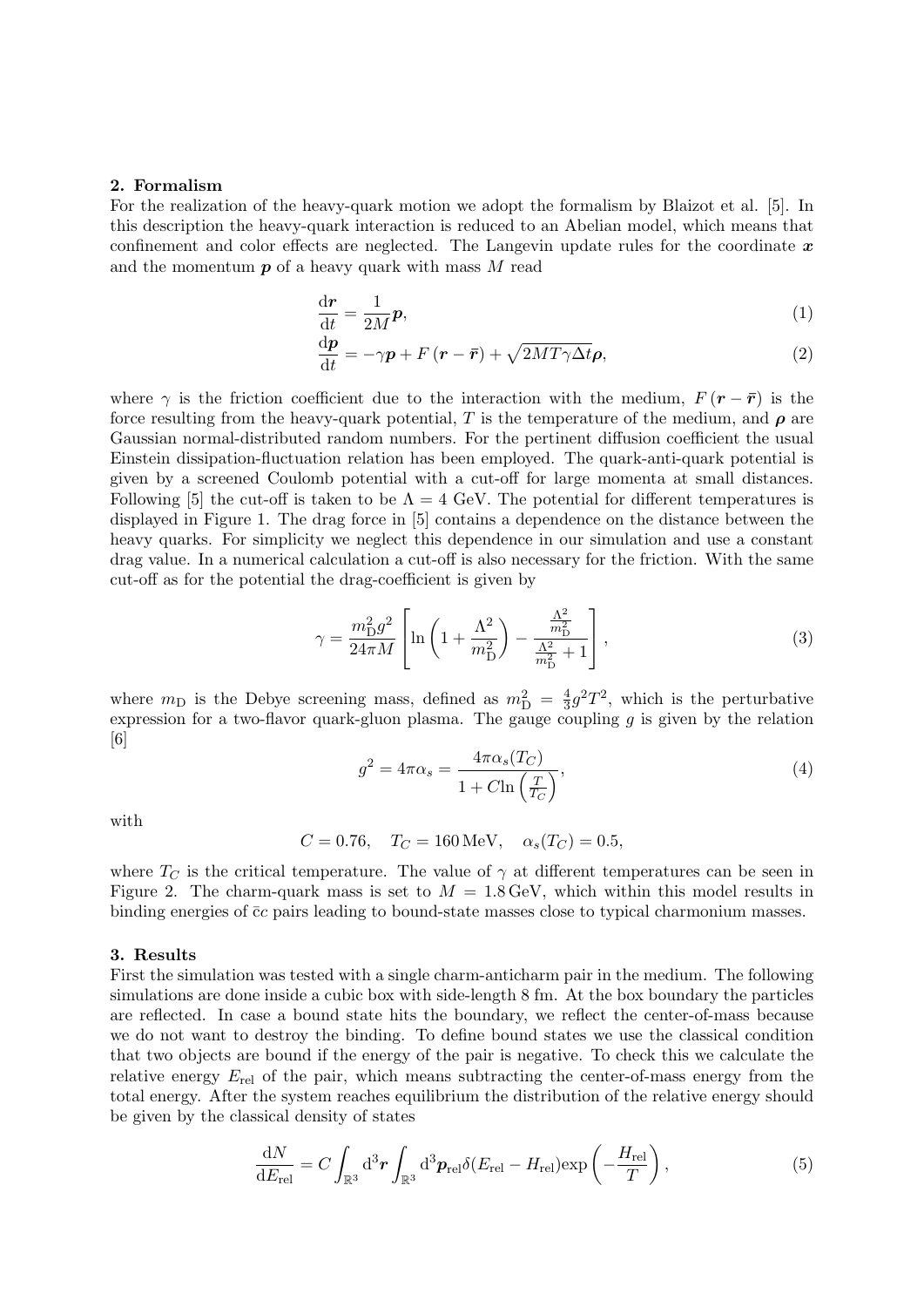

Figure 1. The charm-anti-charm-quark pair potential for different temperatures.

Figure 2. The friction coefficient for different temperatures.

where  $H_{rel}$  is the Hamiltonian of the pair and C is a normalization constant. We have solved these integrals numerically for a sphere of radius  $R$  with the same volume as our box which leads to

$$
\frac{dN}{dE_{\rm rel}} = (4\pi)^2 (2\mu)^{3/2} C \int_0^R dr r^2 \sqrt{E_{\rm rel} - V(r)} \exp\left(-\frac{E_{\rm rel}}{T}\right),\tag{6}
$$

and compare the results with those obtained in the simulation. The results are shown in Figure 3. For this plot both curves are normalized to one. We see that the numerical calculation perfectly fits to the analytic function. We also found this agreement for different temperatures,



Figure 3. Pair-energy distribution at equilibrium. The simulation is done assuming a cubic box with boxsize 8 fm at a temperature of  $T = 160$  MeV.

Figure 4. Change of the equilibrium distribution for different temperatures. Due to stronger screening effects higher temperatures lead to a smaller yield of bound states.

as can be seen in Figure 4. For higher temperatures the number of bound states in equilibrium decreases due to stronger screening effects. The different shapes of the box volume, which is a cube in the numerical simulation and a sphere in the analytic calculation seems not to change the result. This indicates that we choose the volume large enough so that the boundary effects can be neglected.

To illustrate the attraction between the charm and the anti-charm quark we plot the distance distribution of a single pair at temperature  $T = 160 \,\text{MeV}$ . The results are shown in Figure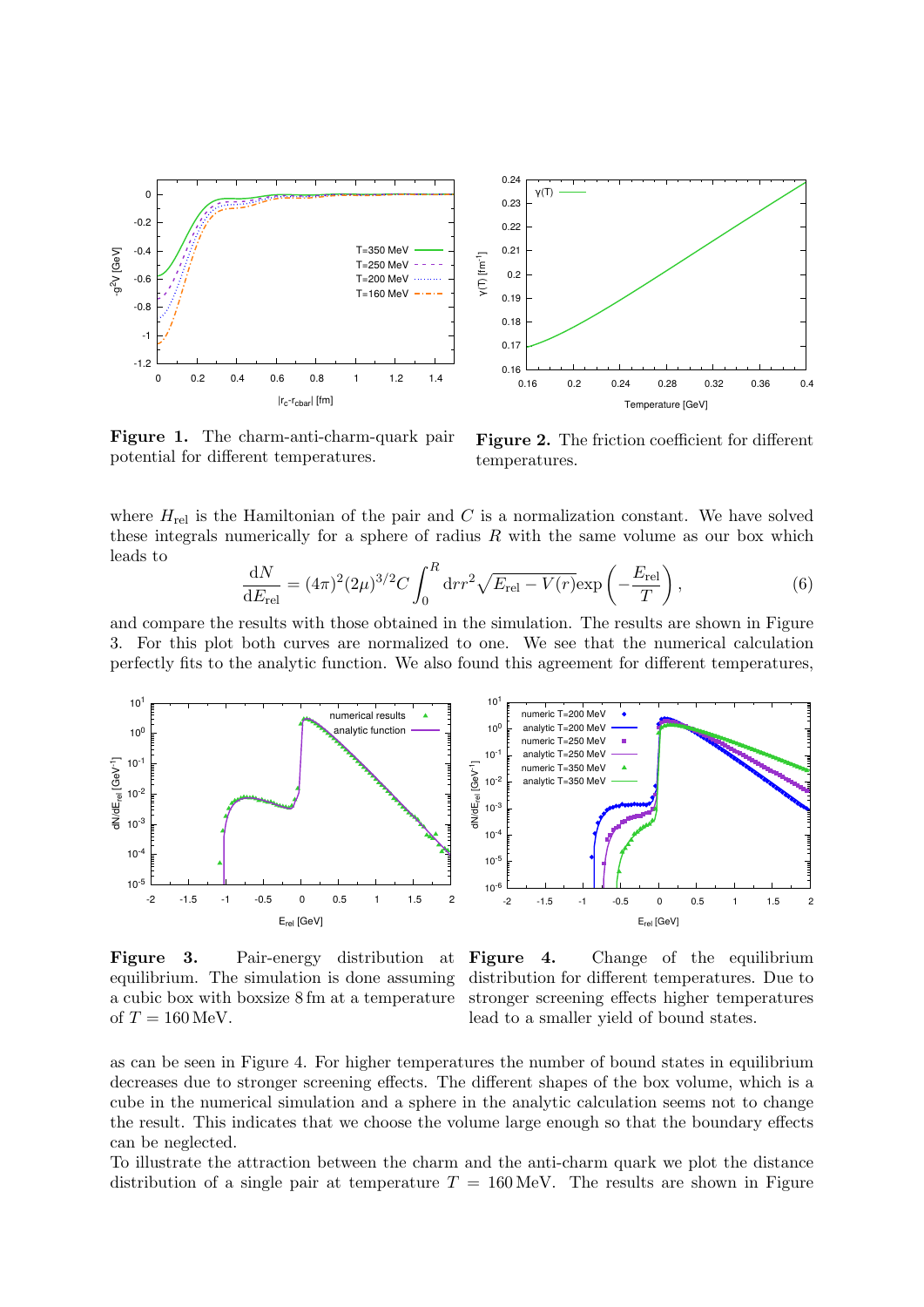5, where the green (solid) line represents the numerical simulation. The data are taken in the long-time limit when the system is equilibrated. Analytically the distribution can be calculated by evaluating

$$
P(r) = \frac{1}{R^6} \int_{R^3} d^3 r_1 \int_{R^3} d^3 r_2 \, \delta(r - |r_1 - r_2|) e^{-\frac{V(r)}{T}}, \tag{7}
$$

where  $R^3$  is the volume of the box and  $V(r)$  is the potential between the heavy quarks. The violet (dashed) line represents a Monte-Carlo evaluation of (7). The numerical and the analytic



**Figure 5.** Probability distribution for a single charm anti-charm pair to have the distance  $r$ when the system is in equilibrium. The distribution is calculated in the numerical simulation for a single pair in a cubic box with side length 8 fm at temperature  $T = 160$  MeV (green solid line) compared to the analytic expectation cf. Eq. (7) (violet dashed line). The right panel zooms into the small-distance region to illustrate the effect of the formation of bound states, leading to a pronounced peak.

function are in good agreement.

We have also investigated the time evolution of the bound states at a temperature of  $T =$ 160 MeV for two initial conditions.

In the first simulation the charm and anticharm quarks are initially randomly placed inside the box to obtain the time evolution for the formation of bound states. For the second simulation the heavy quarks are initially created as bound states with a pair energy of −700 MeV, which approximately corresponds to the maximum of the peak on the left panel of Figure 3. The momenta are set back-to-back with a relative velocity that is taken from a Maxwell distribution with its center at the average value of typical relative velocities of charmonium  $v_0^2 \sim 0.3$  [7]. As shown in Fig. 6, in both cases the fraction of bound states in the system equilibrates to the same value as expected. At this point the dissociation and recombination rates are equal. The time till the equilibrium value is reached is much larger if the pairs are initially created as bound states. This is due to the strong binding between the quarks. Separating an existing pair requires a large energy transfer from the medium. We notice, that in both cases we found very long timescales for the equilibration.

To see the influence of the medium's temperature on the equilibration time we calculated the time evolution at different temperatures. In this simulation we produced five charm-anticharm pairs, initially created as bound states. The results are displayed in Figure 7.

Larger screening effects at higher temperatures lead to a smaller fraction of bound states at equilibrium. Also the equilibration time decreases. This is expected, because the friction coefficient increases with temperature. The momentum and therefore also the energy transfer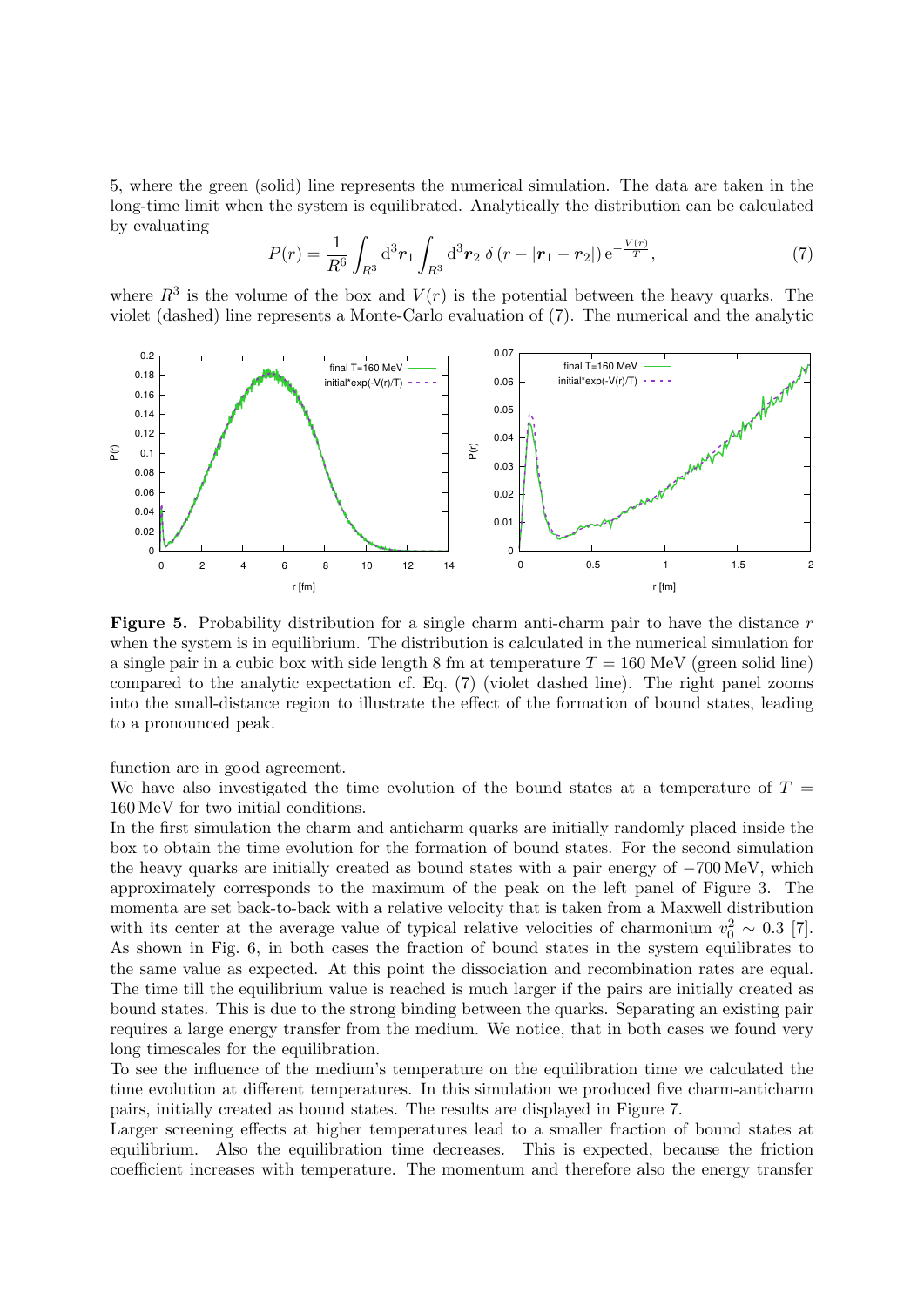

Figure 6. Time evolution of the fraction of bound states with the charm-anticharm pairs produced initially bound (violet dashed line) or placed randomly inside the box (green solid line). Both curves lead to the same equilibrium limit but the equilibration time is longer in case of initial bound states.

Figure 7. Time evolution of the fraction of bound states for different temperatures. Higher temperatures lead to a less amount of bound states and to a faster equilibration.

in the collisions with the light medium constituents is higher, leading to a faster dissociation of a bound state.

To investigate the relation between the relaxation time and the friction coefficient we have run the simulation for different multiples  $k\gamma$ . For this simulation we created a single pair as an initial bound state and calculated the time until there is only a fraction of 1/e of the initial pairs left. The results are shown in Figure 8.



Figure 8. Equilibration time as a function of different multiples k of the friction coefficient  $\gamma$ , defined as the time after which the fraction of bound states has decreased to 1/e of its initial value.

According to the kinetic equilibration time  $1/\gamma$  we expect that the decrease of the time also depends on  $1/\gamma$ . In our simulation the decrease is a bit slower but has the expected shape. To explain the large time scales we need to include chemical effects on the equilibration time in addition to the kinetic scales. Still the behavior of the relaxation time for different friction coefficients is approximately consistent with the underlying theory.

To check if our simulation is also in accordance with an equilibrated thermodynamic system, we calculated the particle number using the grand canonical partition function. In a classical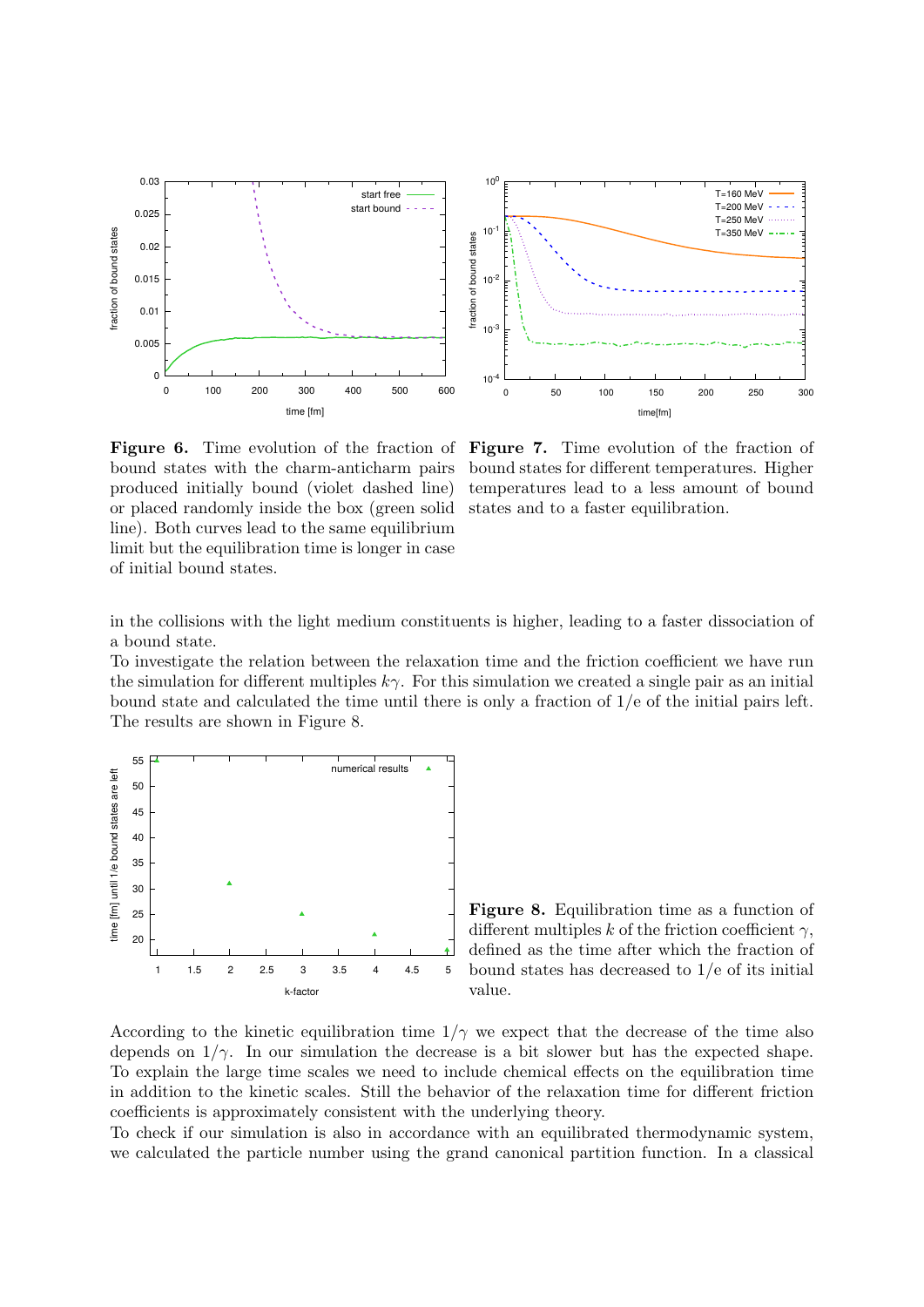approximation the particle number is given by

$$
N = gV \left(\frac{m}{2\pi}\right)^{\frac{3}{2}} e^{-m/T} e^{\mu/T},\tag{8}
$$

where  $g$  is the degeneracy factor of the particles,  $V$  is the volume of the system,  $T$  is the temperature, m is the mass of the particle, and  $\mu$  the chemical potential. The factor  $e^{\mu/T}$  is also called the fugacity and will in the following be denoted with  $\lambda$ . Since the dissociation and recombination of a  $J/\psi$ -meson is a process of the kind

$$
J/\psi \rightleftarrows c + \bar{c},
$$

the chemical potentials are connected by  $\mu_{J/\psi} = 2\mu_c$  which means  $\lambda_{J/\psi} = \lambda_c^2$ . The number of  $J/\psi$  in the system can then be calculated by

$$
N_{J/\psi} = \lambda_c^2 g_{J/\psi} V \left(\frac{m_{J/\psi} T}{2\pi}\right)^{\frac{3}{2}} e^{-m_{J/\psi}/T}
$$
  
= 
$$
N_c^2 \left(\frac{g_{J/\psi}}{g_c^2}\right) \frac{1}{V} \left(\frac{m_{J/\psi}}{m_c^2}\right)^{\frac{3}{2}} \left(\frac{2\pi}{T}\right)^{\frac{3}{2}} e^{(2m_c - m_{J/\psi})/T}
$$
(9)

Divided by the initial number of  $c\bar{c}$  pairs equation (9) gives the fraction of bound states in the equilibrated system. We compared the results from our simulation with those obtained by using equation (9) for three different box sizes in Table 1. We find that both values are in the same order of magnitude.

Table 1. Comparison between the fraction of bound states obtained with our simulation and that calculated using equation (9).

|                               | Volume grand canonical fraction of $J/\psi$ numerical fraction of $J/\psi$ |        |
|-------------------------------|----------------------------------------------------------------------------|--------|
| $8^3 \text{ fm}^3$ 0.0066     |                                                                            | 0.0059 |
| $10^3$ fm <sup>3</sup> 0.0035 |                                                                            | 0.0029 |
| $12^3$ fm <sup>3</sup> 0.002  |                                                                            | 0.0017 |

#### 4. Conclusion and Outlook

We have developed a model that allows to investigate the time evolution of a system with multiple pairs of charm and anti-charm quarks using the Langevin equation. We could show that our model passes all equilibrium tests and that the bound-state properties in a box are consistent with the expectations for a grand canonical ensemble.

Various extensions are possible to improve the model. First we want to include a distance dependent friction coefficient as used in [5] to replace our constant  $\gamma$  in equation (3) that we chose for simplicity. To simulate a heavy-ion collision with a hot and dense state at the beginning that expands and cools down until the hadronic freezout we want to describe the medium evolution as an expanding fireball. This enables us to observe the number of  $J/\psi$ 's at the different stages of a collision. We also want to explore different quarkonia potentials. Especially potentials that include effects from strong interaction such as confinement are important to obtain a more realistic description. The influence of the color charges carried by the charm and anticharm